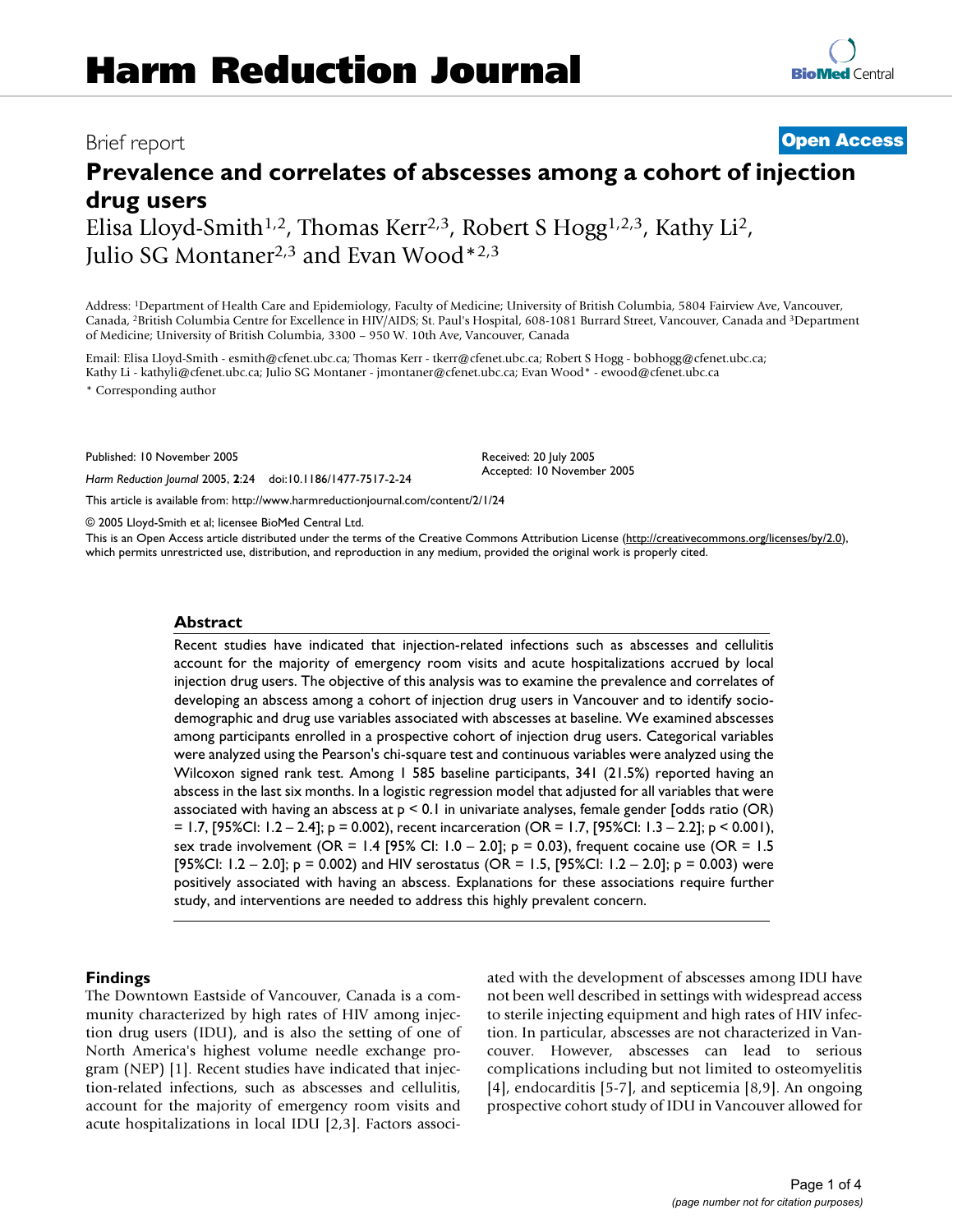| Characteristic         | No abscess past six<br>months $n = 1244$ | Abscess past six<br>months $n = 341$ | Odds Ratio (95% CI)   | <b>p-value</b> |
|------------------------|------------------------------------------|--------------------------------------|-----------------------|----------------|
| Gender                 |                                          |                                      |                       |                |
| Male                   | 848 (68.2)                               | 162(47.5)                            |                       |                |
| Female                 | 396 (31.8)                               | 179(52.5)                            | $2.4$ (1.9 – 3.0)     | < 0.001        |
| <b>HIV</b> status      |                                          |                                      |                       |                |
| Negative               | 919(73.9)                                | 209(61.3)                            |                       |                |
| Positive               | 325(26.1)                                | 132(38.7)                            | $1.7(1.4 - 2.3)$      | < 0.001        |
| Unstable housing*      |                                          |                                      |                       |                |
| <b>No</b>              | 492 (39.5)                               | 109(32.0)                            |                       |                |
| Yes                    | 752 (60.5)                               | 387 (68.0)                           | $1.3$ ( $1.1 - 1.8$ ) | 0.011          |
| Recent incarceration*  |                                          |                                      |                       |                |
| No                     | 861 (69.2)                               | 196(57.5)                            |                       |                |
| Yes                    | 383 (30.8)                               | 145(42.5)                            | $1.7(1.3 - 2.1)$      | < 0.001        |
| <b>DTES</b> residence* |                                          |                                      |                       |                |
| No                     | 552 (44.4)                               | 121(35.5)                            |                       |                |
| Yes                    | 692 (55.6)                               | 220 (64.5)                           | $1.5$ (1.1 – 1.9)     | 0.003          |
| Sex trade involved*    |                                          |                                      |                       |                |
| No                     | 942 (75.7)                               | 191(56.0)                            |                       |                |
| Yes                    | 302 (24.3)                               | 150(44.0)                            | $2.4$ (1.9 – 3.1)     | < 0.001        |
| Heroin use*            |                                          |                                      |                       |                |
| Less than daily        | 840 (67.5)                               | 203 (59.5)                           |                       |                |
| Daily use              | 404 (32.5)                               | 138(40.5)                            | $1.4$ (1.1 – 1.8)     | 0.006          |
| Cocaine use*           |                                          |                                      |                       |                |
| Less than daily        | 858 (69.0)                               | 182(53.4)                            |                       |                |
| Daily use              | 386 (31.0)                               | 159(46.6)                            | $1.9$ (1.5 – 2.5)     | < 0.001        |

**Table 1: Baseline demographic characteristics of IDU stratified by having an abscess in the past six months.**

Note: IDU = injection drug user, DTES = Downtown Eastside Residence. \*Indicates behaviour during the six month period prior to the baseline interview.

an examination of the prevalence and factors associated having an abscess in this setting.

For these analyses, data was collected through the Vancouver Injection Drug Users Study (VIDUS), a prospective cohort that has been previously described in detail [1]. Data from participants who completed baseline questionnaires between May 1, 1996 and May 31, 2004 were evaluated for the present study. Participants were categorized on the basis of whether or not they reported having an abscess lasting for more than three days during the previous six months. Univariate and multivariable statistics were applied to determine factors associated with developing an abscess in the previous six months. Categorical variables were analyzed using the Pearson's chi-square test, and continuous variables were analyzed using the Wilcoxon signed rank test. Variables associated with having an abscess at p < 0.1 were considered in a subsequent logistic regression analysis.

Socio-demographic and drug-using characteristics considered in these analyses as potential risk factors included: age, gender, HIV status, unstable housing, residing in Vancouver's Downtown Eastside, incarceration in the previous six months, sex trade involvement, borrowing and lending of syringes, frequent heroin and cocaine injection, binge drug use, public drug injection, requiring help with injections, and methadone maintenance therapy use. Unstable housing was defined as living in a single room occupancy hotel, transitional living arrangements, or being homeless. Individuals who reported injecting cocaine or heroin once or more a day were defined as frequent heroin and cocaine injectors. Bingeing was defined as periods in which drugs were injected more often than usual. Variable definitions were consistent with previous analyses [1].

Overall, of the 1 585 baseline VIDUS participants, 341 (21.5%) reported having an abscess in the last six months. The factors associated with having an abscess at  $p < 0.1$  in univariate analyses included: female gender (OR = 2.4, [95%CI: 1.8 – 3.0]; *p* < 0.001); unstable housing (OR = 1.3, [95%CI: 1.1 – 1.8]; *p* = 0.01); recent incarceration (OR = 1.7, [95%CI: 1.3 – 2.1]; *p* < 0.001); sex trade involvement (OR = 2.4, [95%CI: 1.9 – 3.1]; *p* < 0.001); frequent heroin use (OR = 1.4, [95%CI: 1.1 – 1.8]; *p* = 0.006); frequent cocaine use (OR = 1.9, [95%CI: 1.5 – 2.5]; *p* < 0.001); residing in Vancouver's Downtown Eastside (OR = 1.5, [95%CI: 1.1 – 1.9]; *p* = 0.003); and HIV serostatus (OR = 1.8, [95%CI: 1.4 – 2.3]; *p* < 0.001). Table 1 shows the baseline demographic characteristics of IDU stratified by having an abscess or not in the past six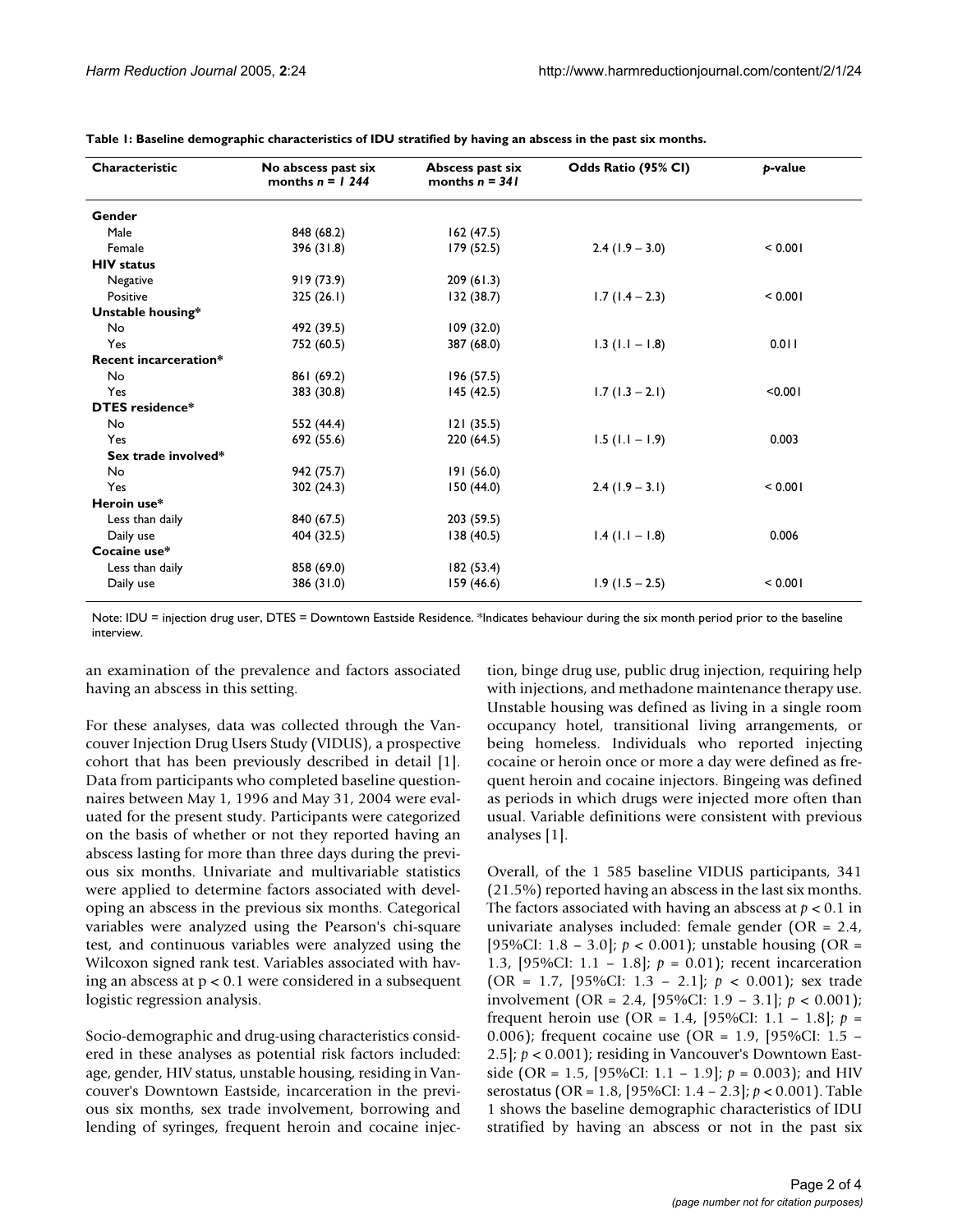| Characteristic              | <b>Odds Ratio</b> | 95% C.I.      | p-value |
|-----------------------------|-------------------|---------------|---------|
| Gender                      |                   |               |         |
| (Female vs Male)            | 1.7               | $(1.4 - 2.4)$ | 0.002   |
| Frequent cocaine use        |                   |               |         |
| (Yes vs No)                 | ۱.5               | $(1.2 - 2.0)$ | 0.002   |
| <b>Recent incarceration</b> |                   |               |         |
| (Yes vs No)                 | 1.7               | $(1.3 - 2.2)$ | < 0.001 |
| Sex trade involvement       |                   |               |         |
| (Yes vs No)                 | 1.5               | $(1.1 - 2.1)$ | 0.030   |
| <b>HIV</b> serostatus       |                   |               |         |
| (Yes vs No)                 | 1.5               | $(1.2 - 2.0)$ | 0.003   |

**Table 2: Logistic regression of factors associated with having an abscess**

months for significant variables considered in the univariate analysis.

As shown in Table 2, in a logistic regression model that adjusted for all variables that were associated with having an abscess at *p* < 0.1 in univariate analyses, female gender [odds ratio (OR) = 1.7, [95% CI: 1.2 – 2.4]; *p* = 0.002), recent incarceration (OR = 1.7, [95% CI: 1.3 – 2.2]; *p* < 0.001), sex trade involvement (OR = 1.4 [95% CI: 1.0 – 2.0]; *p* = 0.030), frequent cocaine use (OR = 1.5 [95% CI: 1.2 – 2.0]; *p* = 0.002) and HIV serostatus (OR = 1.5, [95% CI:  $1.2 - 2.0$ ;  $p = 0.003$ ) were independently and positively associated with having an abscess.

Our results indicate female gender, recent incarceration, sex trade involvement, frequent cocaine use and HIV serostatus are positively associated with developing an abscess. These results are consistent with results from a study in Amsterdam where female gender and prostitution among women, as well as, frequent cocaine use were identified as independently and positively associated with skin abscesses [10]. In addition, the association between HIV-positive status and having an abscess has been noted elsewhere, and is understandable given that HIV-positive individuals may have a heightened susceptibility to bacterial infections [11,12]. Furthermore, high risk of infectious complications, such as endocarditis from abscesses [10], occur among HIV infected individuals [11].

Abscesses are a common consequence of injection drug use [13-15]. The present study demonstrates that widespread access to sterile syringes through high-volume needle exchanges and a medically supervised safer injection facility may not be sufficient to prevent high rates of abscesses among IDU in Vancouver. In addition, our findings demonstrate the need for educational and structural interventions to improve rates of sterile injecting [16,17].

Our study has limitations. First, although previous research has indicated that the VIDUS cohort is representative of Vancouver IDU [18], VIDUS is not a random sample. Second, the study relied on self-report, and therefore, the results could be susceptible to socially desirable reporting although we know of no reason why reporting abscesses would be subject to this concern. Third, the cross-sectional nature of this study precludes any conclusions regarding causal relationships between the variables studied and the outcome of interest. Further prospective study is needed to assess predictors of abscess in this setting.

In summary, 21.5% of IDU participating in this study reported having an abscess in the previous six months. Results from this study indicate female gender, recent incarceration, sex trade involvement, frequent cocaine use and HIV serostatus are independently and positively associated with developing an abscess in injection drug users. Given the potential health complications arising from bacterial infections our findings highlight the need for the expansion of programs to promote safer injection practices.

#### **Competing interests**

The author(s) declare that they have no competing interests.

#### **Authors' contributions**

Elisa Lloyd-Smith, Thomas Kerr and Evan Wood designed the study. Kathy Li conducted the statistical analysis. Elisa Lloyd-Smith drafted the manuscript and incorporated all suggestions. All coauthors made significant contributions to the conception and design of the analyses, interpretation of the data and drafting of the manuscript, and they all approved the version to be published.

#### **Acknowledgements**

We would particularly like to thank the VIDUS participants for their willingness to participate in the study. We also thank Drs. Kevin Craib, Richard Harrigan, Cari Miller, David Patrick, Mark Tyndall, Martin Schechter, Will Small, Patricia Spittal, & Steffanie Strathdee, for their research assistance, and Bonnie Devlin, John Charette, Caitlin Johnston, Vanessa Volkommer,